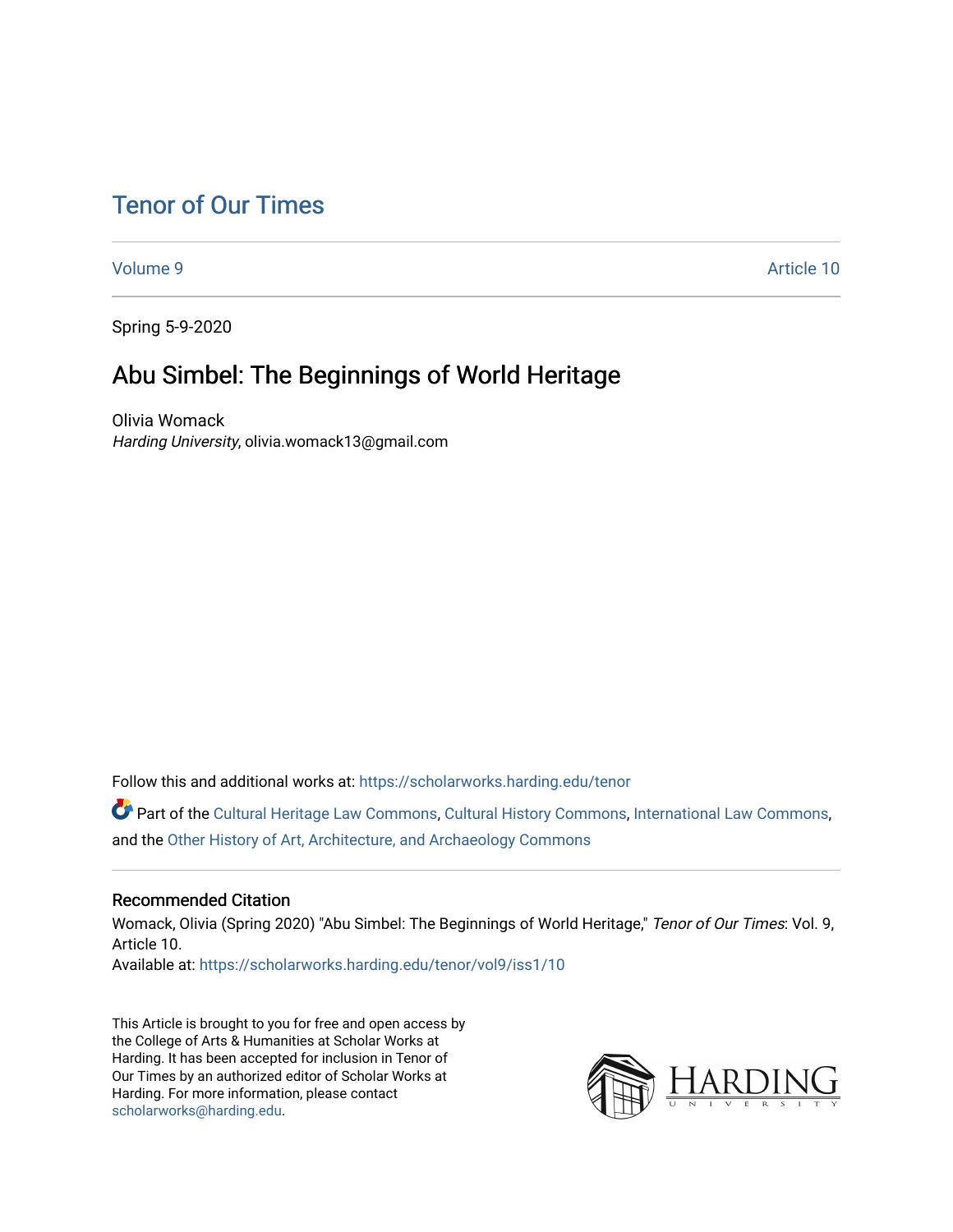

# **Author Bio:**

L. Olivia Womack is a senior Political Science and Spanish double major from Rogers, Arkansas. She is currently serving as the President of the American Studies Institute Officer Council, and she was the President of Chi Omega Pi women's social club in the Fall 2019 semester. After graduating in May 2020, Olivia plans to pursue a career in public service in Washington, DC.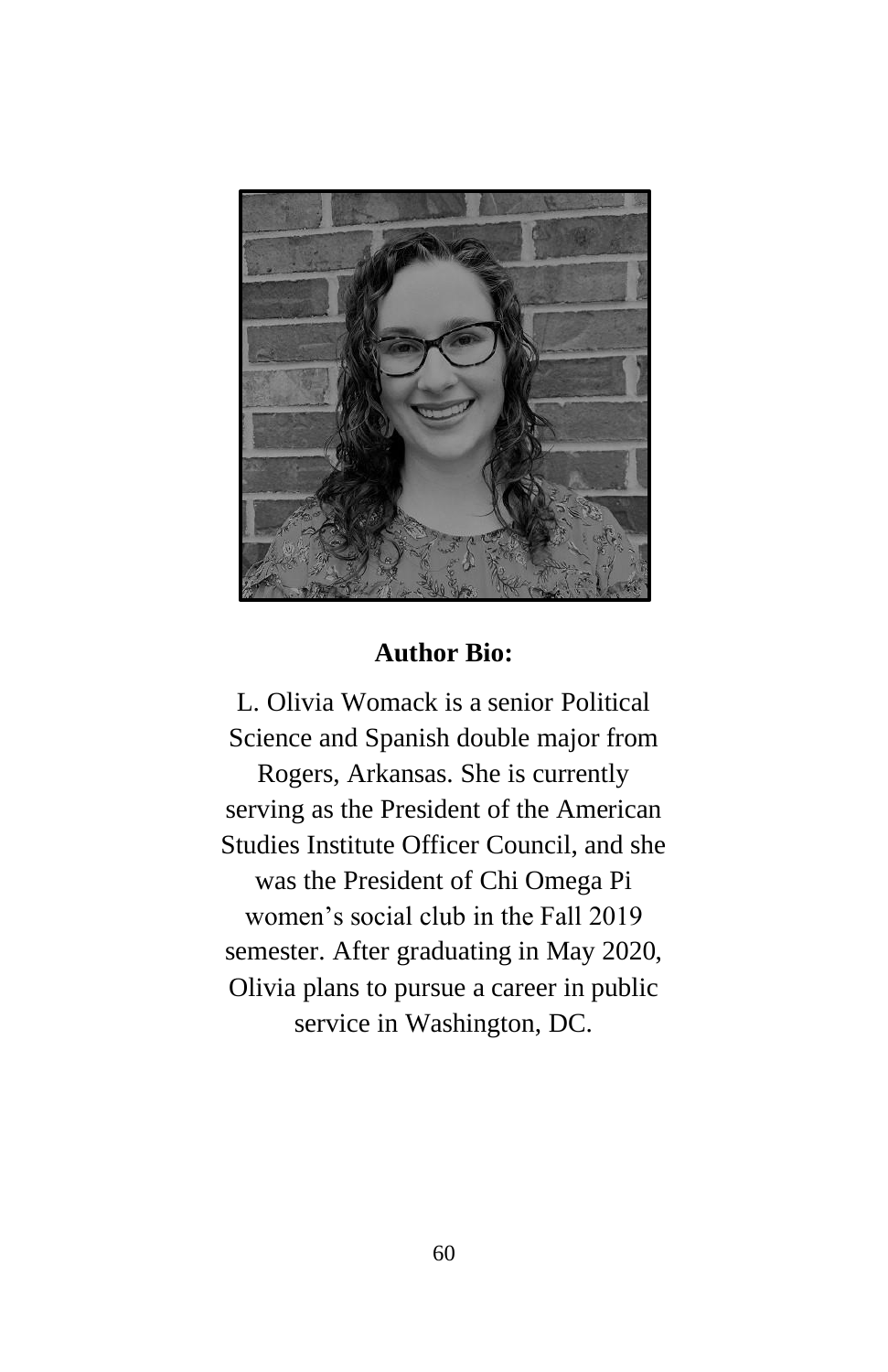

This photograph shows the façade of the Abu Simbel Temple, which was designed and constructed in the 13<sup>th</sup> century BC during the reign of Pharaoh Ramses II of Egypt. The temple is located along the Egyptian border with Sudan and commemorates the victory of Ramses II at the Battle of Kadesh.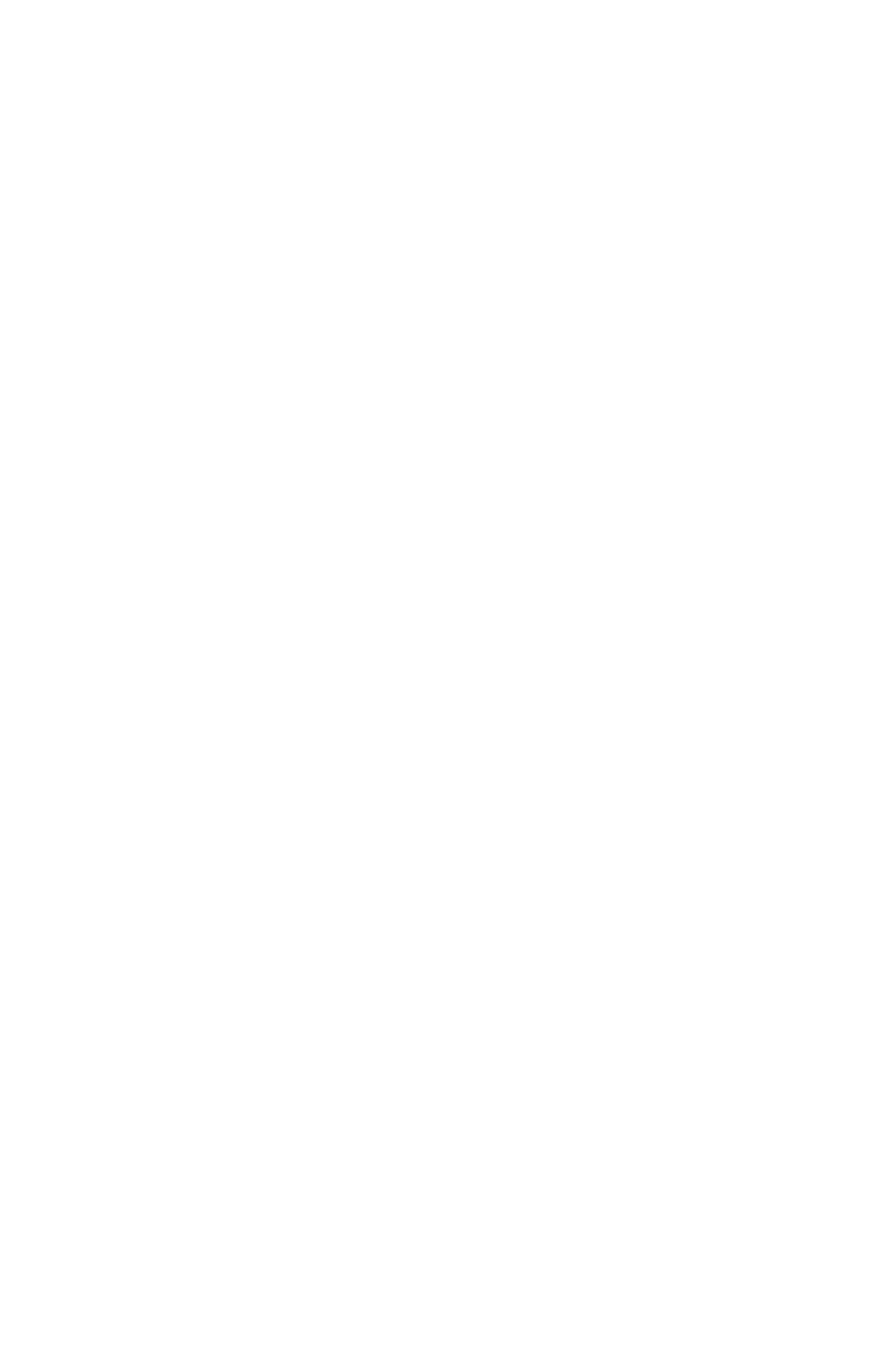#### **By L. Olivia Womack**

With the April 2019 fires in Notre Dame Cathedral, the world was once again reminded of the depth of intangible loss when an iconic site is destroyed. People all over the world responded to the tragic loss with tributes to the Notre Dame and memories of their travels there. Not only that, but public and private donors had amassed close to one billion dollars in a matter of days for the restoration of this beloved cathedral.<sup>1</sup> The displays of nostalgia and goodwill regarding Notre Dame illustrate that people all over the world recognize some places as embodiments of shared human heritage.

Due to the global nature of sites such as the Notre Dame Cathedral, many believe that they should be protected by the international community and preserved for generations to come. The United Nations Educational, Scientific, and Cultural Organization (UNESCO) aims to achieve these goals through the World Heritage Committee and the World Heritage Site List. In this essay, I demonstrate that preserving world heritage is a worthwhile goal for the international community, even though there are many problems in the current UNESCO World Heritage system. I begin by exploring the history of Abu Simbel as a demonstration of successful world heritage preservation. I then analyze the present UNESCO World Heritage system, and finally I provide commentary on factors that are limiting the effectiveness of these efforts.

To begin, Abu Simbel is an ancient monument that has been visited and studied for centuries. Construction on the Abu Simbel temple site began around 1270 BC, and it contains a temple to Ramses II and a temple to Queen Nefertari, the first wife of Ramses II. The main temple at Abu Simbel is 115 feet in length and 98 feet in height, and it was

<sup>&</sup>lt;sup>1</sup> Aurelien Breeden, "Millions in Notre-Dame Donations Pour In as France Focuses on Rebuilding," *New York Times*, April 17, 2019.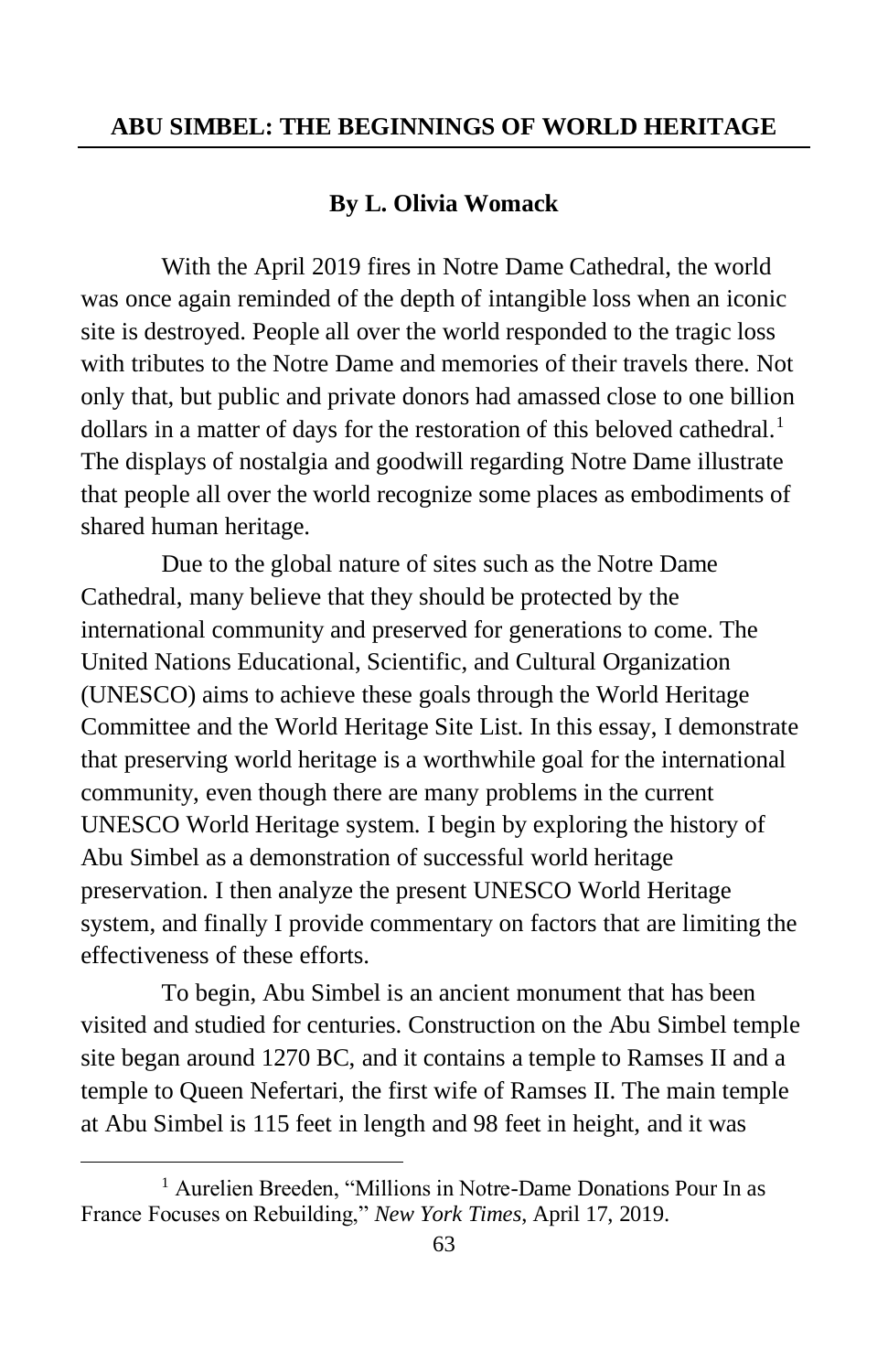constructed precisely so that the first rays of sun would enter into the entrance of the temple twice a year.<sup>2</sup> The site also highlights Egyptian stone work, with areas cut as deep as 180 feet into the rock. <sup>3</sup>

The purpose of Abu Simbel was to memorialize the legacy of Ramses II for both the earth and the afterlife. Ancient Egyptians believed very strongly in life after death, and they wanted to preserve themselves through both mummification and memorialization. This was especially true of the Pharaohs, who were considered gods on earth.<sup>4</sup> The main job of the Pharaoh was to act as a mediator between the gods and Egypt. If the gods were pleased with Egypt and the Pharaoh, then Egypt would prosper. One of the ways that Pharaohs proved their worth to the gods was to build monuments and temples to demonstrate their accomplishments. Paintings and carvings on the inside of the temple at Abu Simbel depict the heroic deeds of Ramses II, including his victory in the Battle of Kadesh.<sup>5</sup> Overall, Abu Simbel was a physical monument to the spiritual importance of Pharaoh Ramses II.

Ramses II intended Abu Simbel to memorialize himself for the ages, and it has remained well preserved through the millennia, due to the arid conditions of the Egyptian desert. However, in 1946 a proposal by the Egyptian government threatened the existence of this ancient monument. The plan was to build the Aswan Dam on the Nile river, which would provide hydroelectric power for Egypt and improve irrigation for seven million acres of land too arid for agriculture.<sup>6</sup>

<sup>2</sup> William MacQuitty, *Abu Simbel* (London: Macdonald and Co. Publishers, 1965),15.

<sup>3</sup> Ibid, 17.

<sup>4</sup> Salima Ikram, *Ancient Egypt: An Introduction (*New York: Cambridge University Press, 2010), 117.

<sup>5</sup> William MacQuitty, *Abu Simbel* (London: Macdonald and Co. Publishers, 1965),88.

<sup>6</sup> MacQuitty, *Abu Simbel*, 141.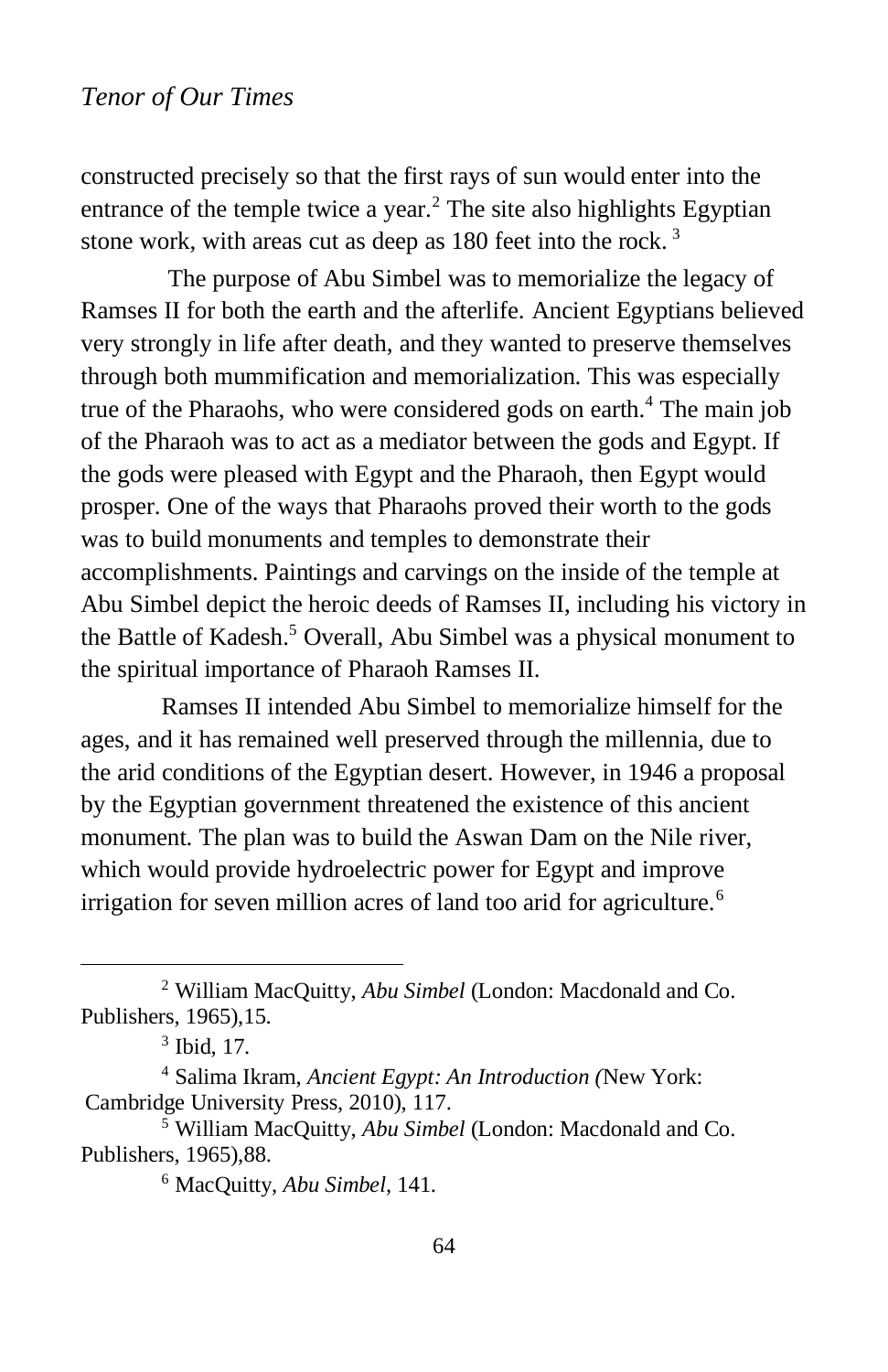# *Beginnings of Heritage*

However, the Dam would lead to the destructive flooding of many ancient sites, including Abu Simbel.<sup>7</sup> It was a difficult choice between ensuring a prosperous future and preserving the magnificent past. This decision was also difficult to make due to economic factors. The Dam would require 56 million cubic yards of materials, and would end up costing about one billion dollars.<sup>8</sup> At first, the United States, the United Kingdom, and the World Bank offered to help fund the Aswan Dam and the preservation of affected ancient sites, in order that President Nasser might align Egypt with Western countries in the ongoing Cold War. It soon became clear that even this large sum would not buy the loyalty of Egyptian President Nasser, and they eventually withdrew the offer to fund the Aswan Dam.<sup>9</sup> President Nasser then decided to nationalize the Suez Canal to raise money for the Aswan Dam construction, and he turned to the Soviet Union for assistance. As the construction began in 1960, Nasser and Khrushchev threw the first rocks of the project, and this moment became a symbol of the underlying Cold War tensions that permeated the time period.<sup>10</sup> With proxy wars, political hostility, and military posturing taking place all over the world between the United States and the Soviet Union, it is no wonder that Egypt became another front in Cold War. Egypt and the Soviet Union began work on the Aswan Dam downstream on the Nile, meanwhile UNESCO and Western countries were attempting to save the endangered monuments upstream, especially Abu Simbel.<sup>11</sup> Essentially, an iron curtain fell upon Egypt, divided by the Dam.

<sup>7</sup> Ahmed Kadry, "Salvaging Egypt's Nubian Monuments," *Ambio* 12, no. 3/4 (1983): 206-209.

<sup>8</sup> "Aswan High Dam," *Encyclopaedia Britannica,* last modified March 14, 2019.

<sup>9</sup> Lucia Allais, "Integrities: The Salvage of Abu Simbel," *Grey Room* no. 50 (Winter 2013): 11.

<sup>10</sup> Ibid., 11.

<sup>11</sup> Ibid*,* 12.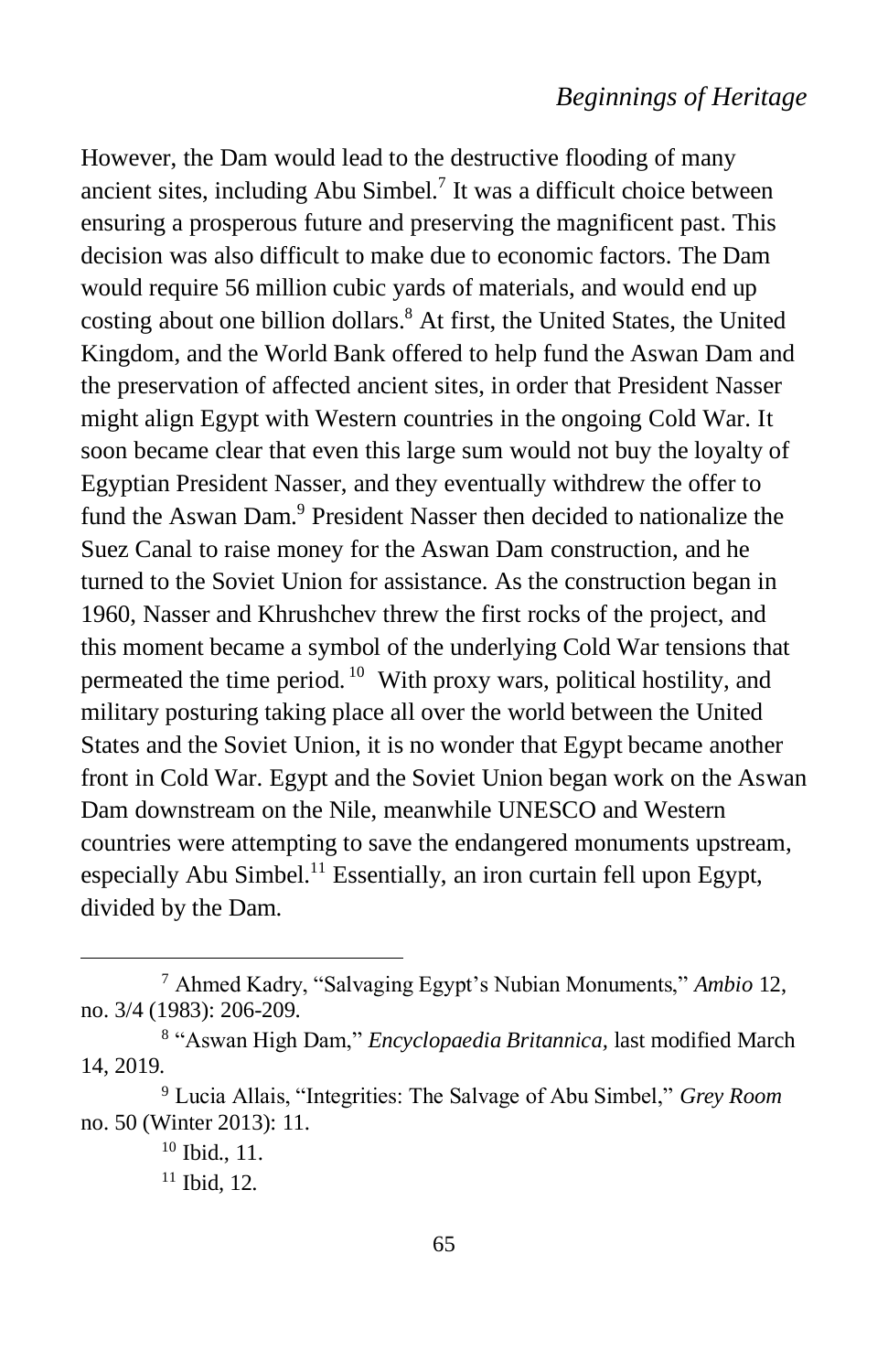A global movement to save the Nubian monuments like Abu Simbel began, and many scholars devoted countless hours of research to the cause. The UNESCO Director-General called on the international community to support the effort. In the publication, *The UNESCO Courier*, the Director-General's message was sympathetic towards Egypt's decision to prioritize "the needs and welfare of their people," but also emphasized the importance of saving these sites that "belong to humanity as a whole."<sup>12</sup> To incentivize countries to provide assistance, the Director-General mentions that Egypt has agreed to allow some "lesser" monuments to be given to countries that contribute. $^{13}$ 

As funds were being collected, teams of scholars from around the world began creating plans to save Abu Simbel. The French proposal advocated for the construction of a second dam around Abu Simbel that would hold back the rising water. This plan was rejected because it would require a large pumping station and indefinite maintenance.<sup>14</sup> It was also the most expensive plan, at 82 million dollars.<sup>15</sup> Another plan was created by an Italian team that proposed cutting the two temples from the rock, encasing them in concrete, and raising the whole site one centimeter at a time with 650 synchronized hydraulic jacks.<sup>16</sup> This plan was ultimately not chosen because of concerns that the jacks would not be able to support the temples and concrete structure, which would weigh

<sup>&</sup>lt;sup>12</sup> Vittorino Veronese, "A Message from the Director-General of UNESCO," The UNESCO Courier 13 (February 1960): 3.

<sup>13</sup> Ibid, 3*.*

<sup>14</sup>Lucia Allais, "Integrities: The Salvage of Abu Simbel," *Grey Room* no. 50 (Winter 2013): 15.

<sup>15</sup>William MacQuitty, *Abu Simbel* (London: Macdonald and Co. Publishers, 1965), 151.

<sup>16</sup> Lucia Allais, "Integrities: The Salvage of Abu Simbel," *Grey Room* no. 50 (Winter 2013): 16.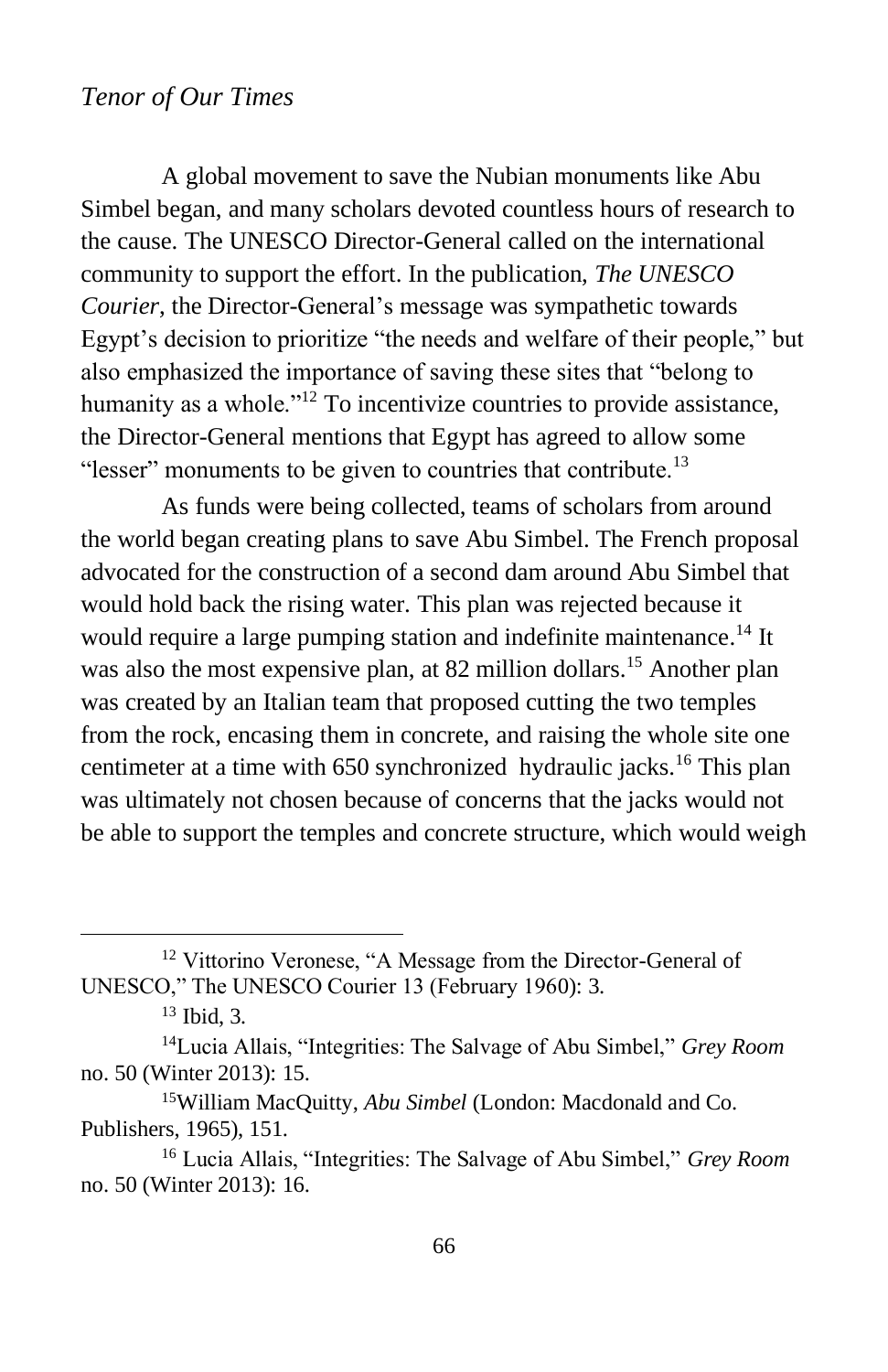# *Beginnings of Heritage*

about 250,000 tons.<sup>17</sup> Still another plan was put forth by a British team. This plan involved allowing the monuments to be flooded by the rising waters, and then creating underwater glass tunnels through which visitors could view Abu Simbel in its original site.<sup>18</sup> Because of the impurities of the Nile river, this plan would require a purification dam to be built so that the water would not chemically damage the structures.<sup>19</sup> Although a very unique idea, this plan was eventually discarded.

Finally, a Swedish team from a geological engineering firm came up with the strategy in 1963 that would be used for saving Abu Simbel.<sup>20</sup> The Egyptian government requested specifically that this Swedish group create a plan for Abu Simbel because they had constructed the hydroelectric power facility for the Aswan Dam.<sup>21</sup> This plan involved cutting the temples into blocks of about 20-30 tons each, moving each piece, and carefully reconstructing Abu Simbel 208 meters away and 65 meters up from the original site.<sup>22</sup> This plan was about three times less costly than the other proposals, but many UNESCO experts were very opposed to this plan because it involved cutting ancient monuments.<sup>23</sup> The United States supported this plan because it involved heavy use of local labor, which would need to be paid in Egyptian pounds. This is an important fact because the United States had accumulated Egyptian pounds through the Food for Peace program, in

<sup>17</sup> William MacQuitty, *Abu Simbel* (London: Macdonald and Co. Publishers, 1965), 159.

<sup>18</sup> Lucia Allais, "Integrities: The Salvage of Abu Simbel," *Grey Room* no. 50 (Winter 2013): 18.

<sup>19</sup> Ibid.*,*16.

<sup>20</sup> Allais, "Integritie*,*" 23.

<sup>21</sup> Ibid*.,* 23.

<sup>22</sup> Ahmed Kadry, "Salvaging Egypt's Nubian Monuments," *Ambio* 12, no. 3/4 (1983): 206-209.

<sup>23</sup> Lucia Allais, "Integrities: The Salvage of Abu Simbel," *Grey Room* no. 50 (Winter 2013): 20.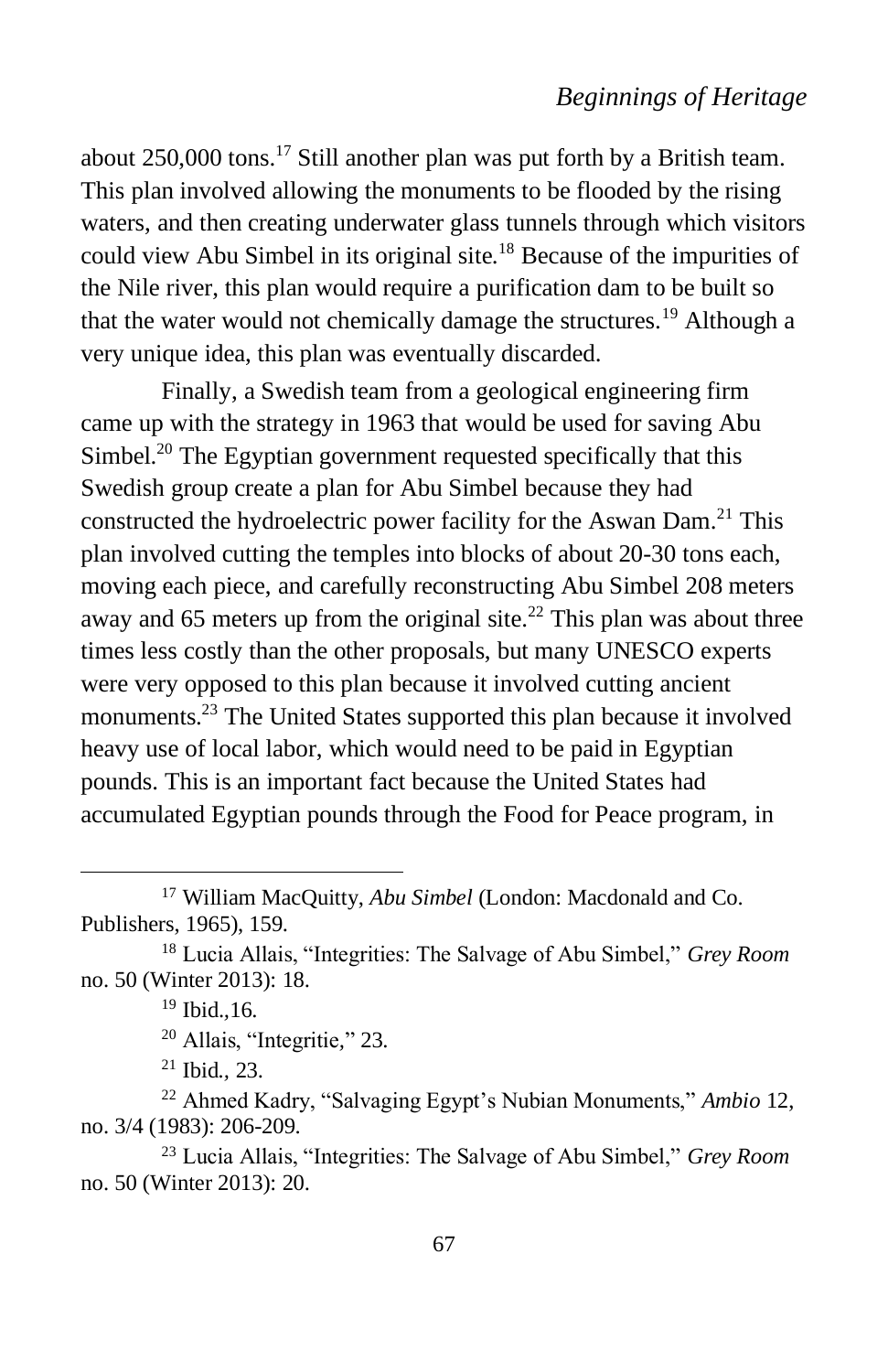which surplus American food crops were sold at a discount to the Egyptian government. The program required that the money made by the United States from these sales be used for Egyptian development projects, and using the money for the preservation of Abu Simbel seemed unlikely to raise controversy. $^{24}$  Furthermore, President Kennedy stated that the United States would contribute 30% of the funding for this project.<sup>25</sup> Ultimately it was decided that this Swedish plan would be the official plan for saving Abu Simbel.

Deconstructing and reconstructing the temples of Abu Simbel proved to be a very tedious task. As the site was cut into blocks, no cuts were made into the faces of statues or other intricately designed areas of the temples.<sup>26</sup> Different types of saws were used for different parts of the site, and sand became a very important material as a filler, a shock absorber, and a buffer between stone blocks. $^{27}$  In order to reconstruct the temple, mortar was made out of local Nubian sand so that it would resemble the original site. In the end, the salvage of Abu Simbel lasted 4 years from 1964 to 1968.

The Abu Simbel project was part of a larger effort to save many Egyptian monuments threatened by the construction of the Aswan Dam that spanned 20 years and saved 22 sites.<sup>28</sup> Overall, a total of 80 million dollars was donated by 50 countries and other organizations.<sup>29</sup> A special

<sup>24</sup> Allais, "Integrities"*,* 21.

<sup>25</sup> Ibid*,* 22.

<sup>26</sup> Ahmed Kadry, "Salvaging Egypt's Nubian Monuments," *Ambio* 12, no. 3/4 (1983): 206-209.

 $27$  Allais, "Integrities," 24.

<sup>28</sup> Ahmed Kadry, "Salvaging Egypt's Nubian Monuments," *Ambio* 12, no. 3/4 (1983): 206-209.

<sup>29</sup> United Nations Educational, Scientific, and Cultural Organization, "Convention Concerning the Protection of the World Cultural and Natural Heritage," opened for signature November 16, 1972, *United Nations Treaty Series* 1037, no. 15511 (1975): 151.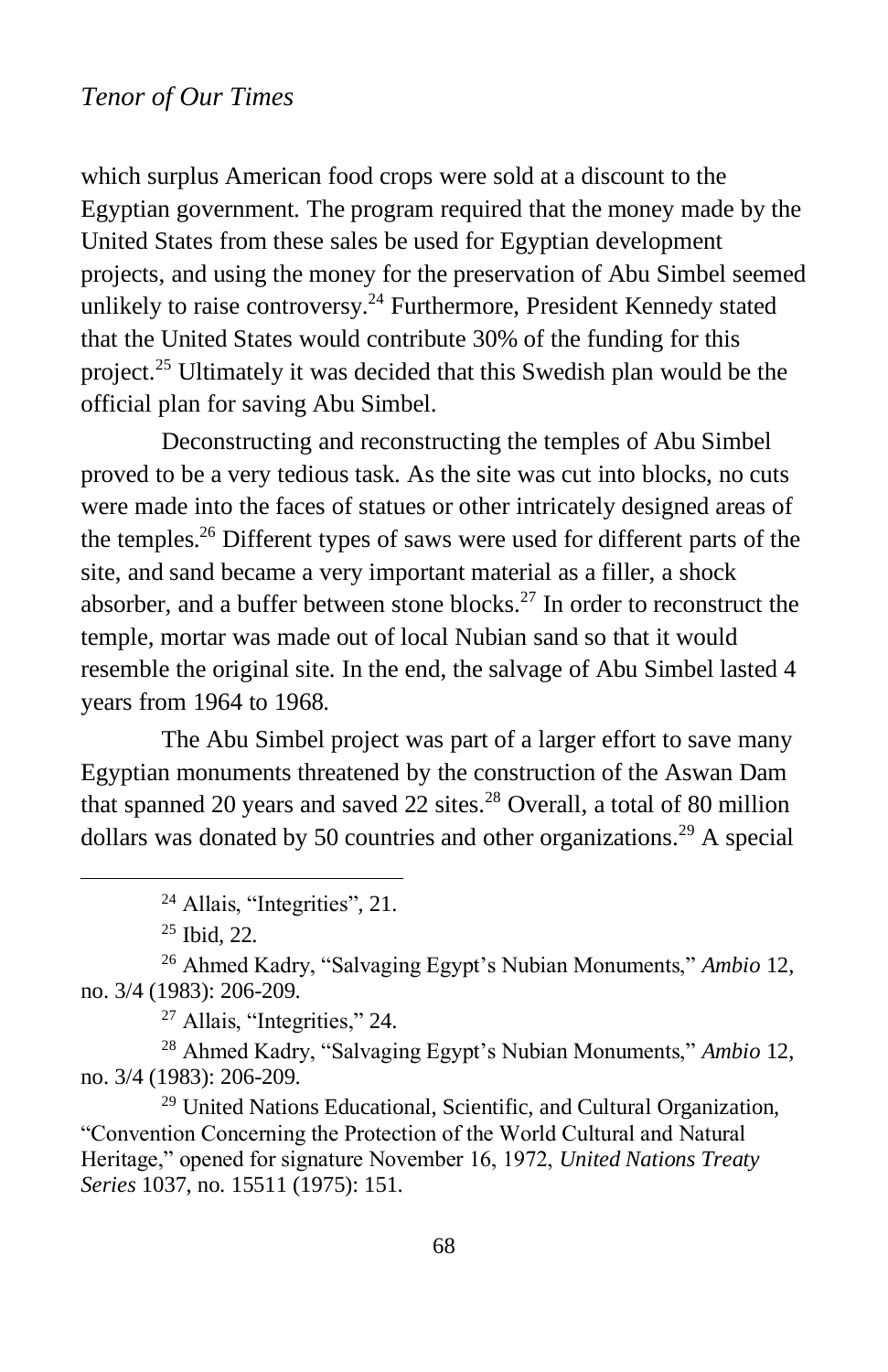group of countries even received the status of "Ambassador of Egyptian Culture," and they were given an ancient Egyptian monument to take to their home country, fulfilling Egypt's original promise.<sup>30</sup> This group had contributed in Egyptian pounds, which greatly stimulated the local economy. Included in the monuments that were given as a gift were the Tafa temple to Holland, the Debod temple to Spain, the Dendur site to the United States, and the El-Lissia to Italy.<sup>31</sup> The campaign to save the Nubian monuments was also greatly publicized. Every step of the plan was not only documented but also "enhanced, annotated, presented, represented, narrated, edited, and dramatized in order to be showcased across the world."<sup>32</sup> By the end of the project, 600 research essays had been written about the project, and the site became an international phenomenon.<sup>33</sup> In 1979, the "Nubian Monuments from Abu Simbel to Philae," as they are collectively known, was added to the UNESCO World Heritage Site List for the criteria of creative masterpiece, cultural tradition, and association with a belief system.<sup>34</sup> This campaign was the first and most successful international effort to save world heritage, and it inspired the international community to strengthen their commitment to the protection of globally important sites.

Saving Abu Simbel and the other monuments was a widely celebrated campaign, but it was not without its critics. Dr. Jotham Johnson, the head of the Department of Classics at New York University stated, "Let the Nile have it… another sacrifice on the altar of

<sup>30</sup> Allais, "Integrities," 13.

<sup>31</sup>Ahmed Kadry, "Salvaging Egypt's Nubian Monuments," *Ambio* 12, no. 3/4 (1983): 206-209.

<sup>32</sup> Allais, "Integrities," 28.

<sup>33</sup> Ahmed Kadry, "Salvaging Egypt's Nubian Monuments," *Ambio* 12, no. 3/4 (1983): 206-209.

<sup>34</sup> "Nubian Monuments- Egypt," African World Heritage Sites, accessed March 25, 2019.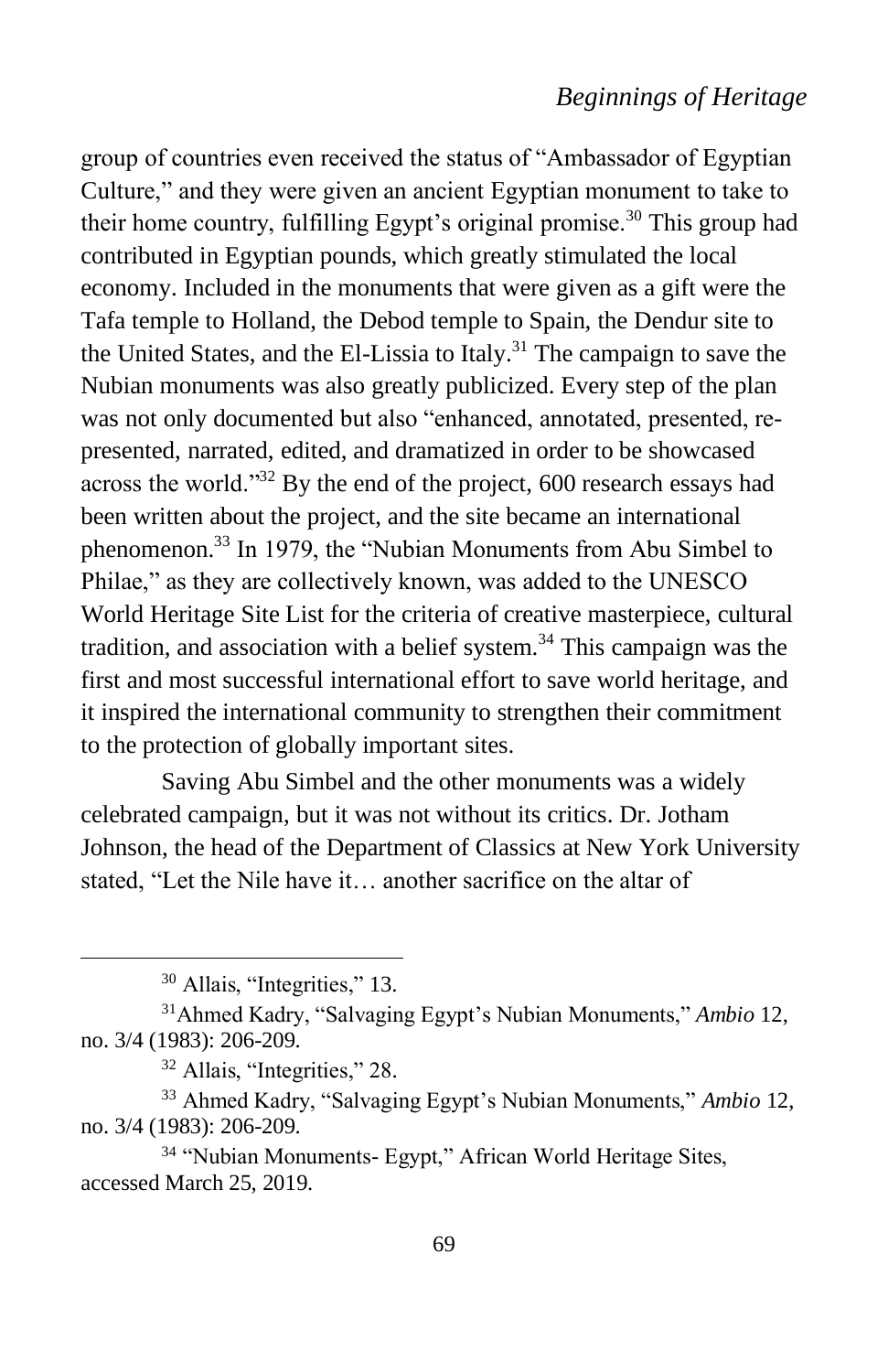progress."<sup>35</sup> His argument was that the site had no new information to offer, and therefore the funds should go to studying new sites. Other scholars questioned the importance of the temples, claiming that they were not outstanding examples of Egyptian art or architecture, and merely represented a vain Pharaoh's effort to memorialize himself.<sup>36</sup> Despite these criticisms, saving the Nubian Monuments brought world heritage to the international stage, and inspired UNESCO to take steps to further preserve other sites that have global value.

The idea of maintaining sites of significant international renown has long been a discussion of international bodies, especially after World War II. UNESCO was created as a United Nations agency in 1945 in order to promote peace and avoid global conflicts through education, science, and culture. Following the destruction of European art and cultural treasures during World War II, the Hague, the center of international law, adopted the Convention for the Protection of Cultural Property in the Event of Armed Conflict of 1954 in order to protect cultural sites and property from being destroyed during war.<sup>37</sup> Continuing this idea, the term "world heritage" was coined at the 1965 US White House Conference. The idea for a World Heritage Fund was also discussed.<sup>38</sup> All of these ideas and themes came together to form the most important document regarding the protection of cultural properties: the 1972 World Heritage Convention.

<sup>35</sup> "Let Abu Simbel Drown, NYU Professor Says," *The Science News-Letter* 81, no. 13 (March 31, 1962): 196.

<sup>36</sup> Allais, "Integrities," 23.

<sup>&</sup>lt;sup>37</sup> The Hague, "Convention for the Protection of Cultural Property in the Event of Armed Conflict," opened for signature May 14, 1954, *United Nations Treaty Series* 249, no. 3511 (1956): 215.

<sup>38</sup> Lynn Meskell, "State of Conservation: Protection, Politics, and Pacting within UNESCO's World Heritage Committee," *Anthropological Quarterly* 87, no. 1 (Winter 2014): 219.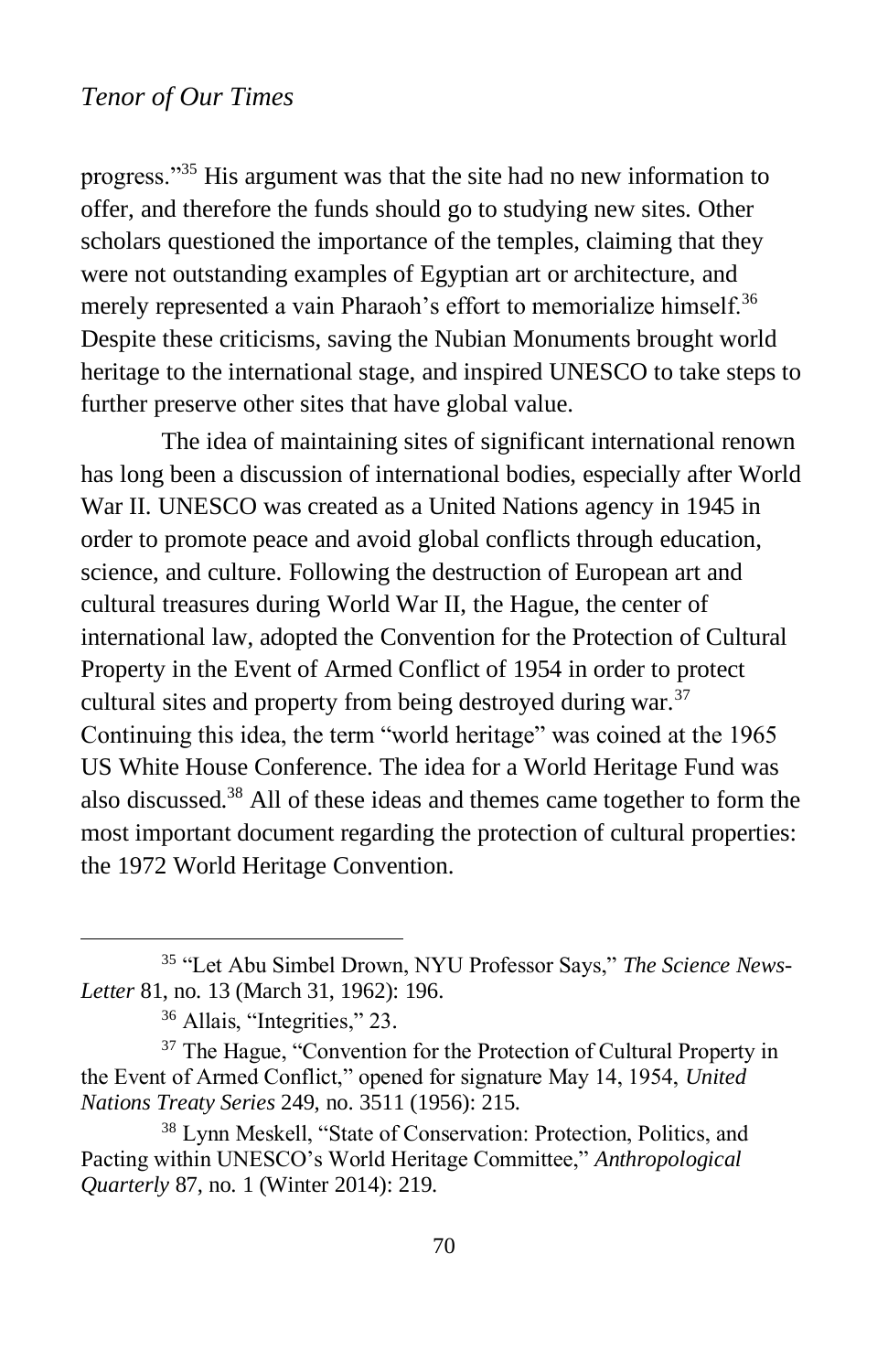The World Heritage Convention created the present World Heritage system, and contains 38 Articles. Article One of the Convention defines cultural heritage as monuments, sites, or groups of buildings that have Outstanding Universal Value (OUV).<sup>39</sup>Article Two of the Convention defines natural heritage as physical and biological formations, habitats of threatened species, or natural sites with OUV.<sup>40</sup> Articles Four and Five obligate state parties to protect sites in their own territories. Article Eight creates the World Heritage Committee, and describes the duties of this body. Article 15 sets up the World Heritage Fund, which is a trust fund that receives compulsory and voluntary contributions made by state parties in addition to gifts from other public and private organizations from around the world. Signing states agree to pay every two years, and the amount paid is voted on by the UNESCO General Assembly. The World Heritage Convention of 1972 was signed by 195 states. $41$ 

The World Heritage Committee is the primary governing body over cultural and natural heritage. Decisions about site nominations, financial assistance, and the World Heritage in Danger List are all under their power. The Committee is made up of 21 member states that are elected at the UNESCO General Assembly. The Committee serves for four years, and Committee meetings usually last about 10 days a year.<sup>42</sup> In the past, many of the Committee members were experts in the fields of

<sup>41</sup> United Nations Educational, Scientific, and Cultural Organization,

151.

<sup>&</sup>lt;sup>39</sup> United Nations Educational, Scientific, and Cultural Organization, "Convention Concerning the Protection of the World Cultural and Natural Heritage," opened for signature November 16, 1972, *United Nations Treaty Series* 1037, no. 15511 (1975): 151.

<sup>40</sup> Ibid, 151.

<sup>42</sup> Lynn Meskell, "State of Conservation: Protection, Politics, and Pacting within UNESCO's World Heritage Committee," *Anthropological Quarterly* 87, no. 1 (Winter 2014): 235.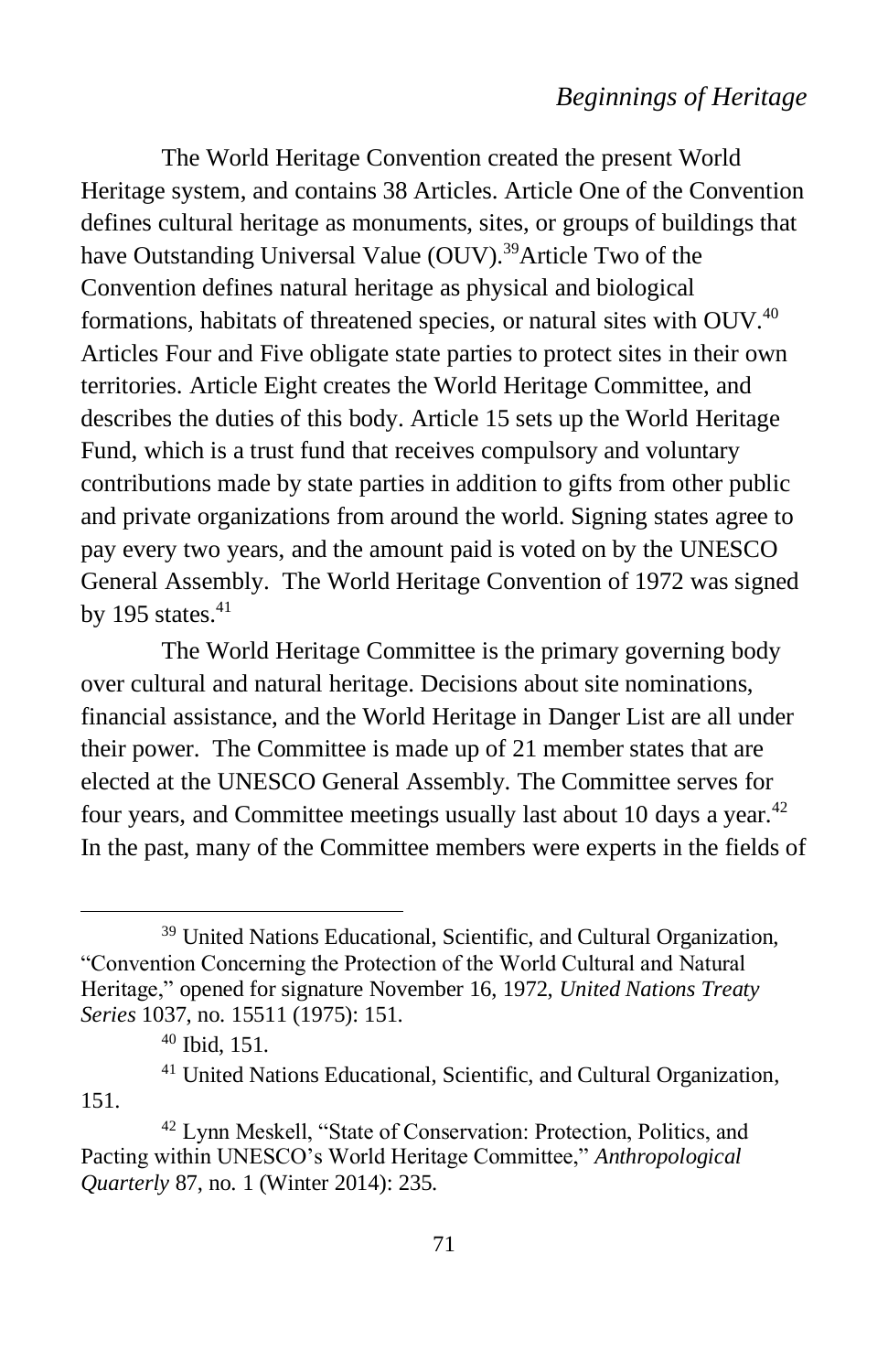preservation from their respective countries, but there has been a recent shift towards states choosing to send lobbying politicians to represent their state.<sup>43</sup> The World Heritage Committee also relies upon various Advisory Bodies made up of experts that provide monitoring and reporting on the World Heritage sites. These organizations include The International Centre for the Study of the Preservation and Restoration of Cultural Property (ICCROM), The International Council on Monuments and Sites (ICOMOS), and The International Union for Conservation of Nature (IUCN).<sup>44</sup>

The UNESCO World Heritage Committee has greatly impacted the preservation of cultural and natural sites. As evident in the case of Abu Simbel and the Nubian sites, success and international cooperation in world heritage campaigns are possible. However, as time has passed, the World Heritage Committee and the World Heritage Site List have become less respected and less successful because of the Eurocentric bias and the influence of economics and politics on Committee decisions. The World Heritage Site List disproportionately represents sites in the global North, especially Europe. Of the 1,092 total sites, 514 are in Europe, which is 47.07% of the World Heritage List. $45$  Even after initiatives such as the 1994 Global Strategy for a Representative, Balanced, and Credible World Heritage List, there were still a record number of European sites added to the World Heritage List.<sup>46</sup> In 2002, the Committee attempted again to address this problem by imposing nomination quotas of one Site nomination per country per year. However, this policy was still biased

<sup>45</sup> "World Heritage List Statistics," United Nations Educational, Scientific, and Cultural Organization, accessed March 15, 2019.

<sup>43</sup> Meskell*,* 220.

<sup>44</sup> Ibid*.*, 220.

<sup>46</sup> Christoph Brumann, "Anthropological Utopia, Closet Eurocentrism, and Culture Chaos in the UNESCO World Heritage Arena," *Anthropological Quarterly* 91, no. 4 (2018): 1211.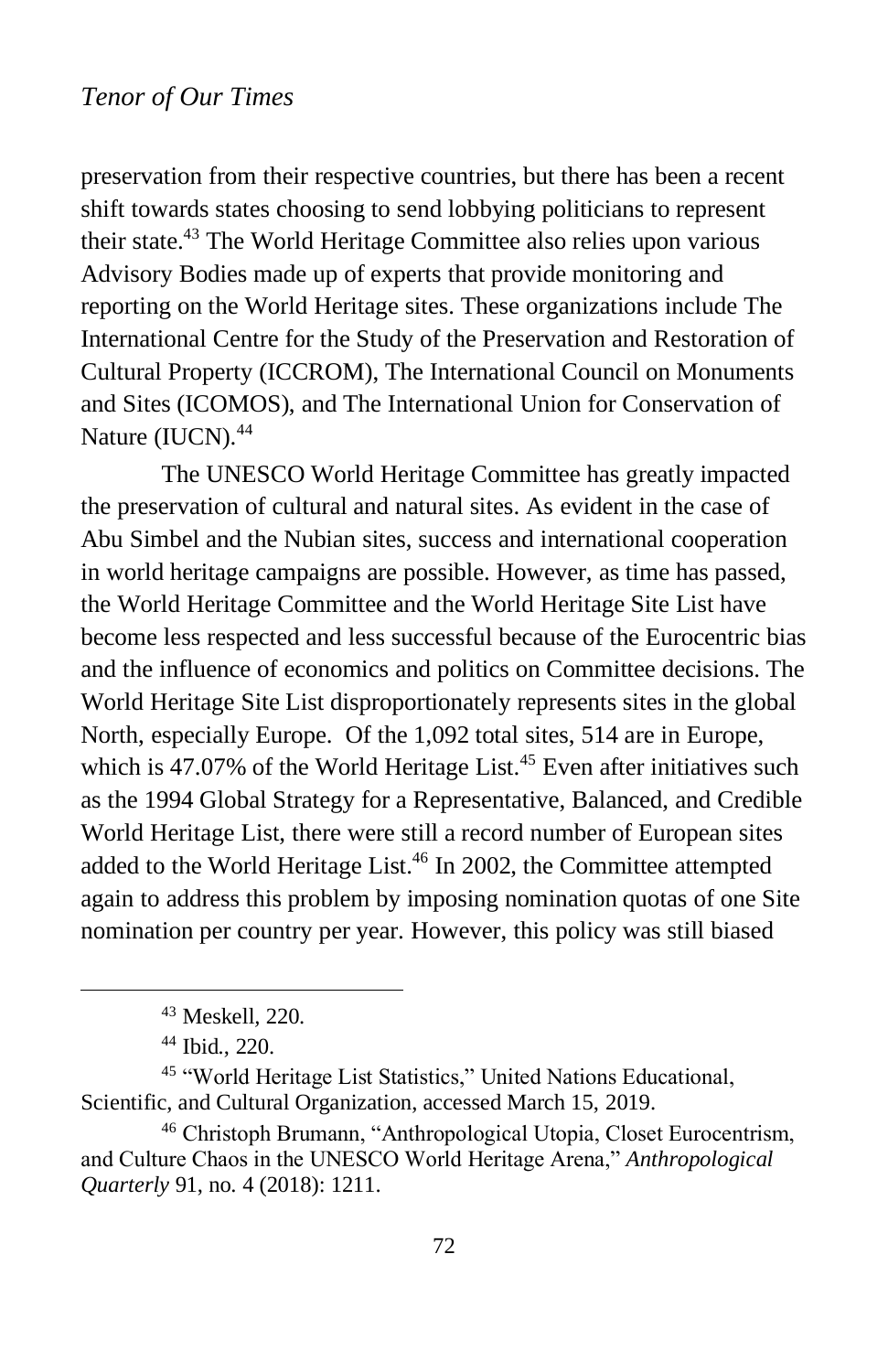towards the European region which contains a large number of countries.<sup>47</sup>

Not only does the List and nomination process favor Europe, but the Advisory Bodies also have a higher number of experts from Europe and North America. The ICOMOS Panel is made up of 25 members and 14 of those are from Europe and North America as of 2018.<sup>48</sup> Evidence also suggests that the Committee is likely to be more lenient towards European nominations who need further improvements than other countries' nominations because there is a sense that European countries are able and more reliable to correct the issues.<sup>49</sup> Overall, the World Heritage Committee is losing credibility as it becomes less representative of *world* heritage and instead favors one region. I recommend that the World Heritage Committee impose limits on the number of nominations from each of the world regions, with a smaller number allotted for Europe. This would not immediately solve the regional inequality of the World Heritage List, but over time it would create a more representative List. Additionally, it would motivate states to work together within their world regions to use their limited number of nominations for the truly universal and outstanding cultural and natural sites in their respective regions.

In addition, World Heritage Committee decisions and efforts are greatly impacted by economic and political considerations. Meskell argues that World Heritage Sites have become "transactional devices" by

<sup>47</sup> Christoph Brumann, "Anthropological Utopia, Closet Eurocentrism, and Culture Chaos in the UNESCO World Heritage Arena," *Anthropological Quarterly* 91, no. 4 (2018): 1215.

<sup>48</sup> "ICOMOS World Heritage Panel 2017-2018," International Council on Monuments and Sites, accessed March 23, 2019.

<sup>49</sup> Christoph Brumann, "Anthropological Utopia, Closet Eurocentrism, and Culture Chaos in the UNESCO World Heritage Arena," *Anthropological Quarterly* 91, no. 4 (2018): 1220.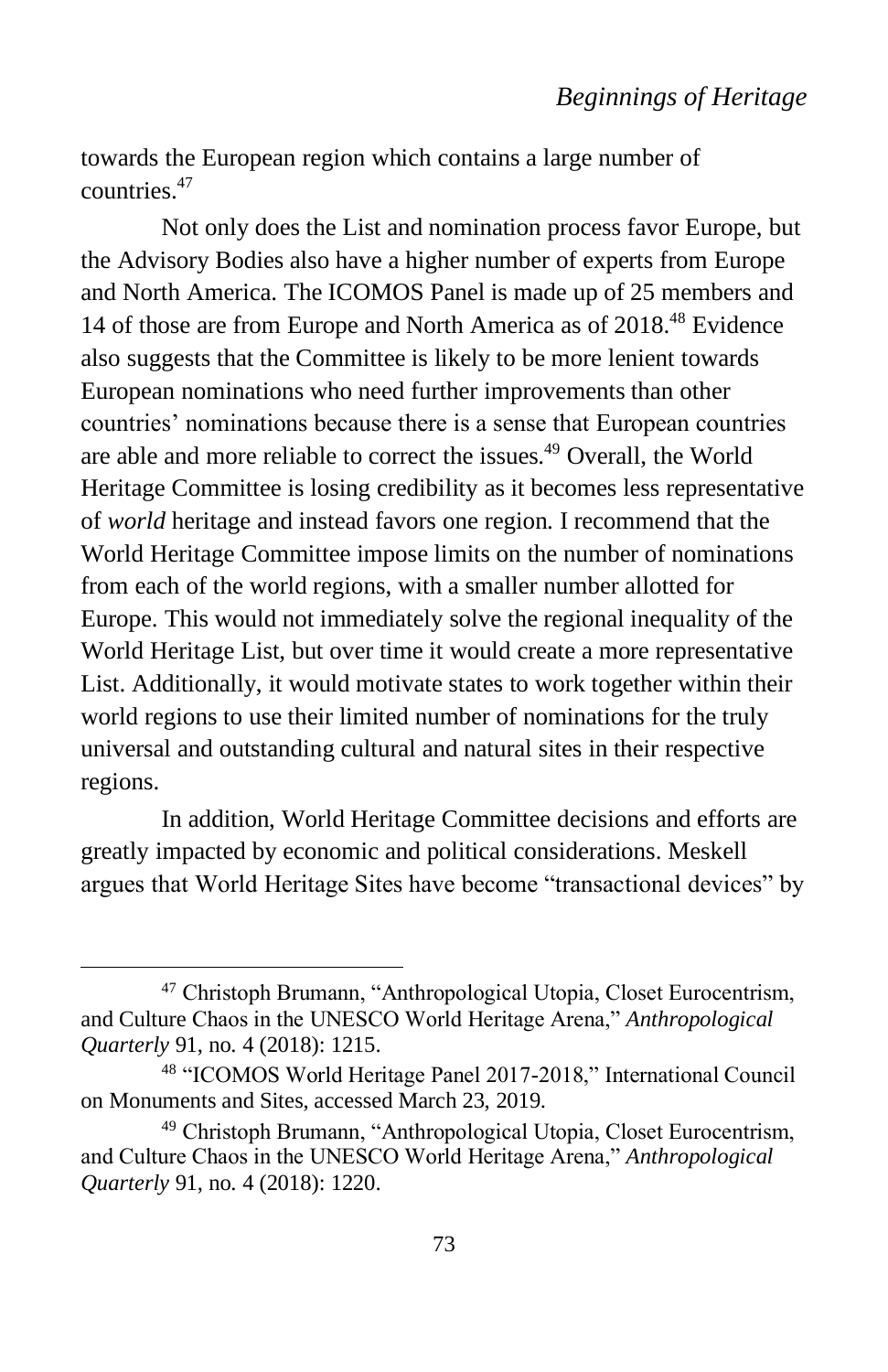which states are able to gain direct economic advantages.<sup>50</sup> Many states covet world heritage inscription and the economic benefits that come along with this status. This is especially true of states who do not have many, if any, World Heritage Sites. Increased tourism, global awareness, and access to global aid are all economic incentives that push states to seek inscriptions of sites in their territory. Because of these economic aspects, states are highly motivated to obtain a World Heritage Site inscription for their home state, and decisions about site nominations are becoming increasingly political in nature.

There has been an overall downward trend of the World Heritage Committee following the recommendations of Advisory Bodies between 2002 and 2012.<sup>51</sup> The political nature of Committee decisions is also evident based on who is serving on the Committee. Between 1977- 2005, 42% of the 314 new World Heritage Sites inscribed in this time frame were located in states that served on the World Heritage Committee during their nomination decision.<sup>52</sup> For a body that should be serving the global interests of heritage, this statistic demonstrates that the Committee's decisions are greatly influenced by national and political interests instead of expert opinions and objective assessments of universal value.

One of the reasons that the decisions of the Committee are so influenced by political and economic factors is that there is not a truly clear definition of what counts as cultural and natural heritage with OUV. There are 10 criteria that a site can possess in order to be

<sup>50</sup> Lynn Meskell, "State of Conservation: Protection, Politics, and Pacting within UNESCO's World Heritage Committee," *Anthropological Quarterly* 87, no. 1 (Winter 2014): 224.

<sup>51</sup> Ibid, 226.

<sup>52</sup> Meskell*,* 227.